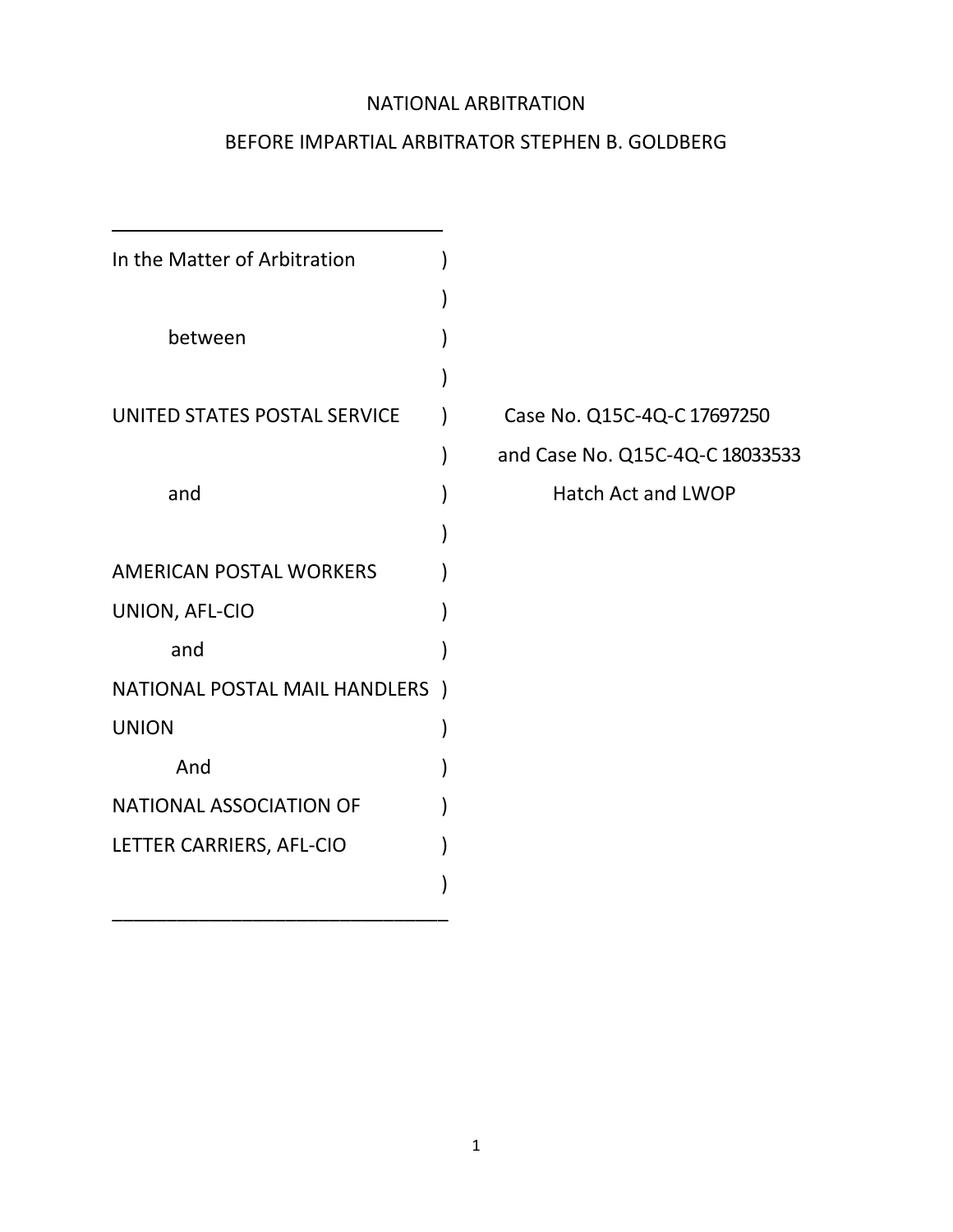BEFORE: Stephen B. Goldberg, Arbitrator

### Appearances:

United States Postal Service: Brian M. Reimer, Isabelle Dorlan, Attorneys, United States Postal Service; Shannon R. Richardson, Labor Relations Specialist

American Postal Workers Union, AFL-CIO: Melinda K. Holmes, Jason R. Veny, Attorneys (Murphy Anderson, PLLC)

National Association of Letter Carriers: Keith E. Secular, Attorney (Cohen, Weiss and Simon, LLP)

National Postal Mail Handlers Union: Bruce R. Lerner, Andrew Lyubarsky, Attorneys (Bredhoff & Kaiser, PLLC)

| Place of Hearing:                                            | United States Postal Service, 475 L'Enfant Plaza,<br>SW, Washington, D.C. |
|--------------------------------------------------------------|---------------------------------------------------------------------------|
| <b>Hearing Date:</b>                                         | May 2, 2018                                                               |
| Date of Award:                                               | August 6, 2018                                                            |
| Relevant Contract Provisions: Articles 5, 10.2, 19, and 43.1 |                                                                           |
| <b>Contract Year:</b>                                        | 2015-2018                                                                 |
| Type of Grievance:                                           | Contract Interpretation                                                   |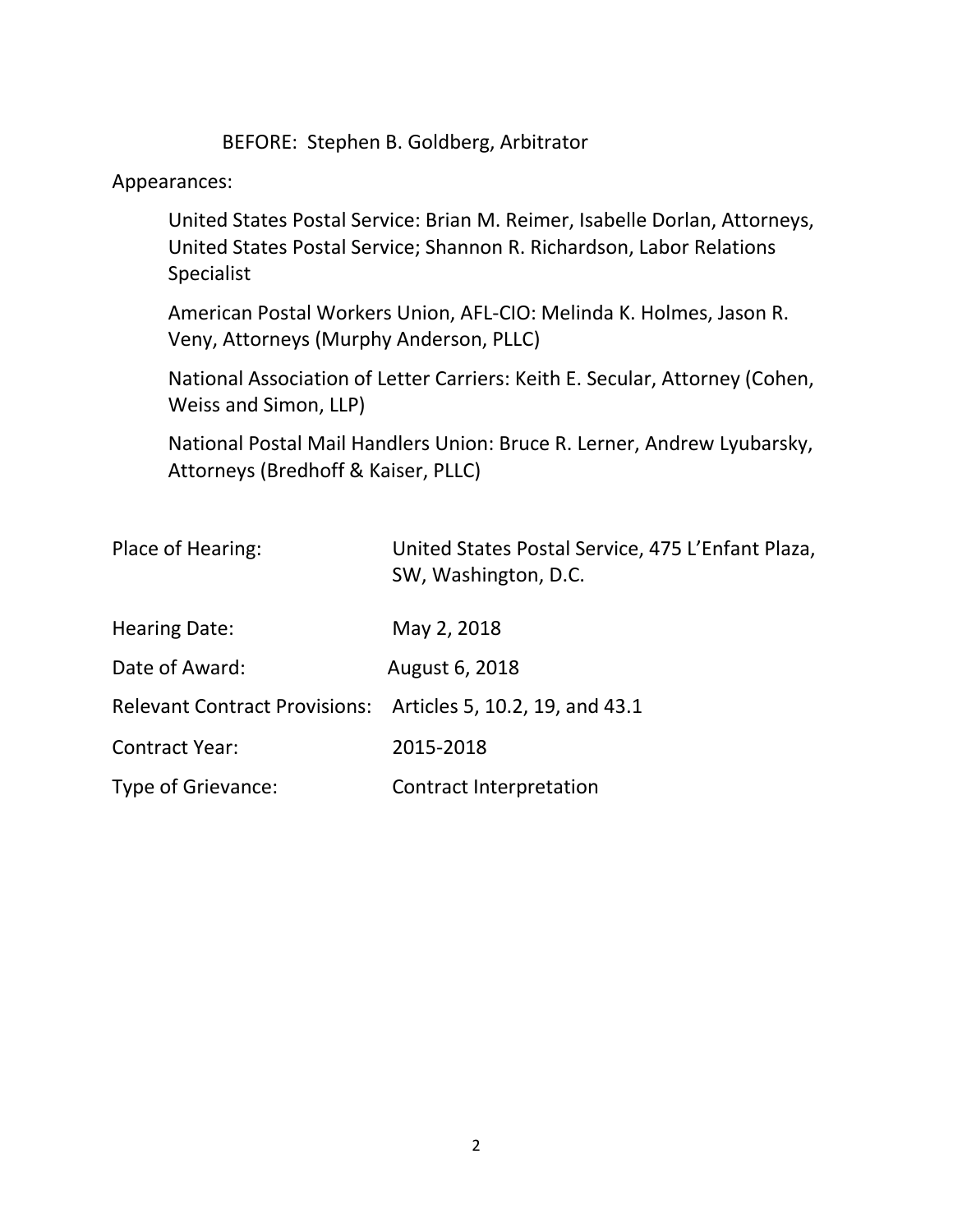### **SUMMARY OF AWARD**

- 1. The dispute is arbitrable.
- 2. The Postal Service violated Article 5 and 10.2 by making changes in the ELM, Exhibit 514.4 and PS Form 3971. The Postal Service also violated Article 19 by making these changes without following the procedure set out in that Article.
- 3. The Postal Service must rescind the changes to the ELM, Exhibit 514.4 and PS Form 3971, and make whole any employees disciplined or whose LWOP requests were denied because they indicated they were requesting "union official" LWOP to engage in partisan political activity.
- 4. Any further efforts by the Postal Service to change ELM Exhibit 514.4 or PS Form 3971 must comply with Articles 5, 10.2, and 19.

Bral

Stephen B. Goldberg

August 6, 2018 Arbitrator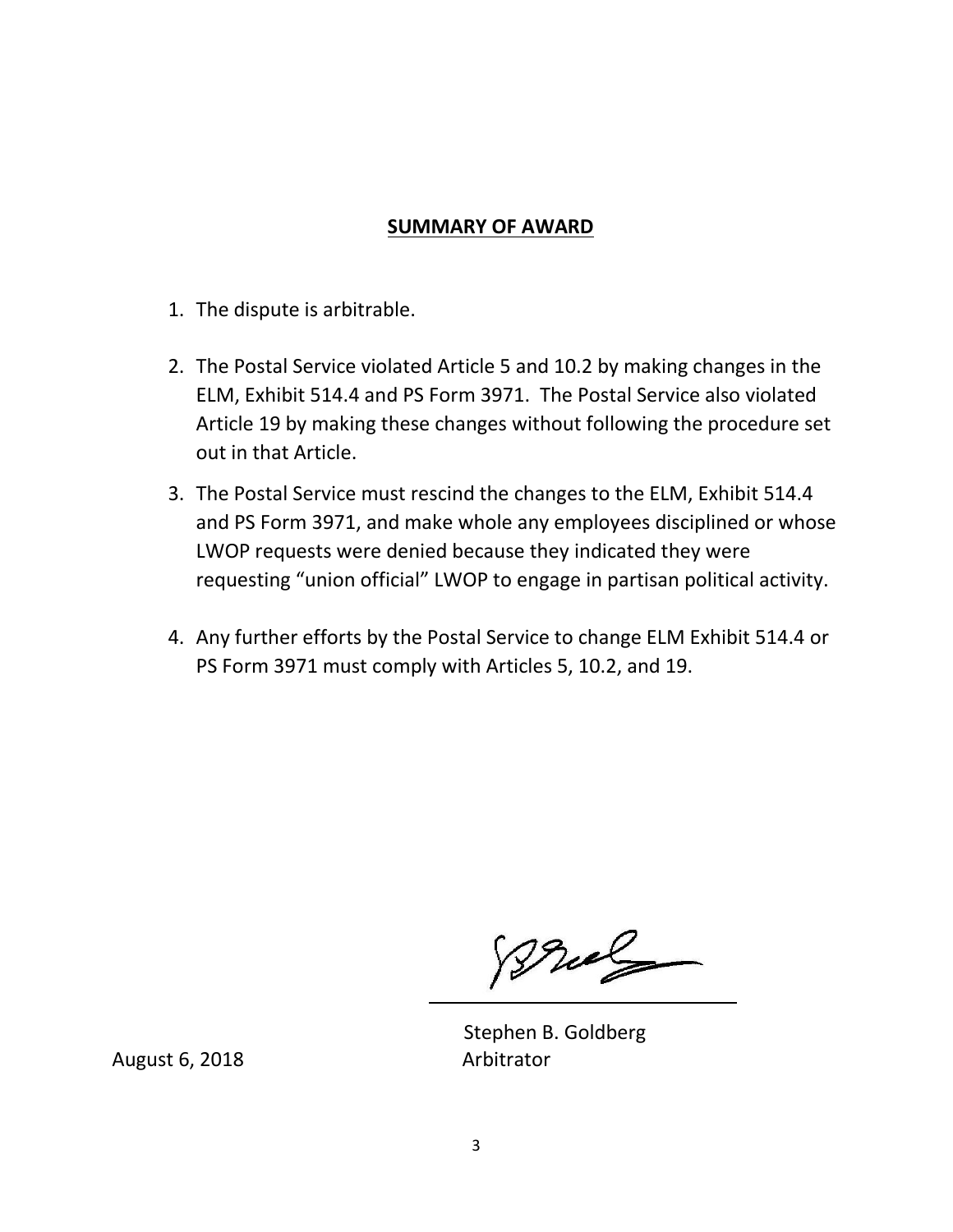### **I. SUMMARY OF RELEVANT EVIDENCE**

The evidence, which is essentially undisputed, shows that in the fall of 2016, the Office of Special Counsel (OSC), which has exclusive jurisdiction to investigate and prosecute alleged violations of the Hatch Act  $^1$ , received a complaint submitted by Senator Ron Johnson, Chairman of the U.S. Senate Committee on Homeland Security and Governmental Affairs. One of Chairman Johnson's constituents, a Postal Service employee, had told Chairman Johnson that the Postal Service was incurring unnecessary overtime costs by releasing employees who were members of the National Association of Letter Carriers (NALC) to participate in the AFL-CIO's Labor 2016 Program (Labor 2016).

Labor 2016 sought to elect Hilary Clinton and other pro-worker candidates across the country by engaging in such activities as door- to-door canvassing, phone banks, and other "get out the vote" efforts. The Union members involved in these efforts were paid by the Letter Carrier Political Fund, which was the NALC political action committee.

l

<sup>1.</sup> See 5 U.S.C. 1204 et seq. The regulations implementing the authority of the OSB (and the Merit Systems Protection Board (MSPB)) provide, at 5 C.F.R. Sec. 734.102:

<sup>(</sup>a) The United States Office of Special Counsel has exclusive authority to investigate allegations of political activity prohibited by the Hatch Act Reform Amendments of 1993, as implemented by 5 CFR part 734, prosecute alleged violations before the United States Merit Systems Protection Board, and render advisory opinions concerning the applicability of 5 CFR part 734 to the political activity of Federal employees.

<sup>(</sup>b) The Merit Systems Protection Board has exclusive authority to determine whether a violation of the Hatch Act Reform Amendments of 1993, as implemented by 5 CFR part 734, has occurred, and to impose a penalty of removal, reduction-in-grade, debarment from Federal employment for a period not to exceed 5 years, suspension, reprimand, or an assessment of a civil penalty not to exceed \$1,000, for violation of the political activity restrictions regulated by this part.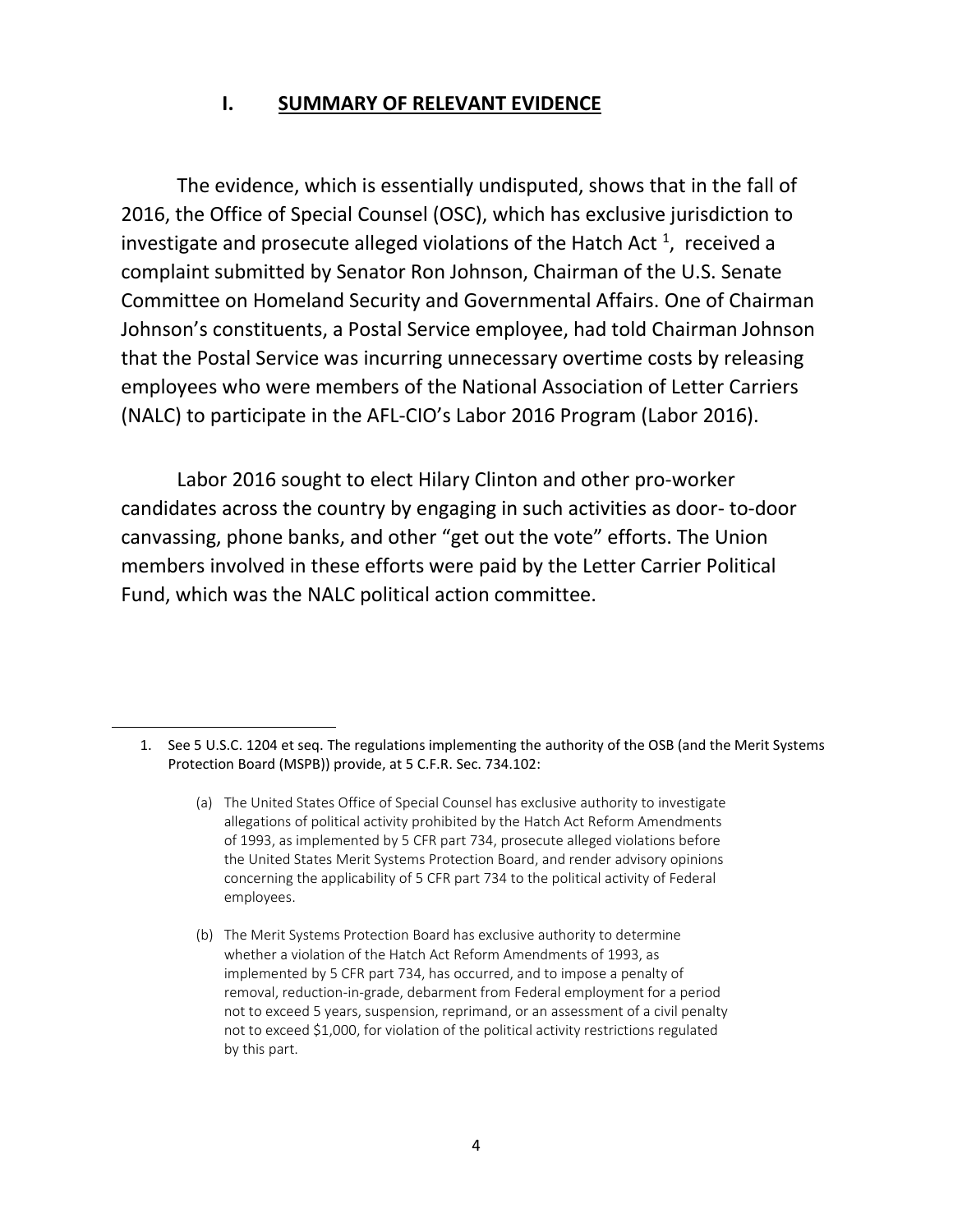OSC investigated Chairman Johnson's complaint, and on July 14, 2017, issued a report of the results of its investigation. ("Report of Hatch Act Investigation: Facilitating Labor Union's Political Activity Through Use of 'Union Official' Leave Without Pay".) OSC found the existence of a practice by which NALC would provide a Postal Service Headquarters Labor Relations executive with a list of carriers NALC had recruited and wanted released to participate in Labor 2016. The Labor Relations executive would disseminate the list to the relevant field offices, which would release the designated carriers on "LWOP – Union Official" leave status. While some Postal Service local offices voiced concerns regarding the impact such releases would have on their daily operations, postal field management ultimately instructed their offices to release the designated carriers.

OSC found that such practices were long-standing, going back several election years. It further found that although these practices were intended to engender goodwill with the Union, they constituted a systemic violation of the Hatch Act, and created an institutional bias in favor of the NALC's endorsed political candidates, a result prohibited by the Hatch Act.

OSC concluded that disciplinary action against the Postal Service Labor Relations executive involved was not warranted due to mitigating circumstances. It stated, however, that "OSC recommends that USPS take institutional corrective action" (p. 21). The OSC Report went on to state (p. 23):

> USPS must take affirmative steps to prevent future Hatch Act violations. First, to ensure that it is administering its programs in a politically neutral manner, USPS should exclude political activity, as defined by the Hatch Act, from the acceptable uses of union official LWOP. . .. Second, USPS management should not require or suggest that union members be released to engage in political activity. Rather, USPS should implement a "hands off" approach to a union's political activity. . .. USPS headquarters, area LR managers, and district LR managers should not enable a union's political activity through practices that create institutional biases for certain candidates.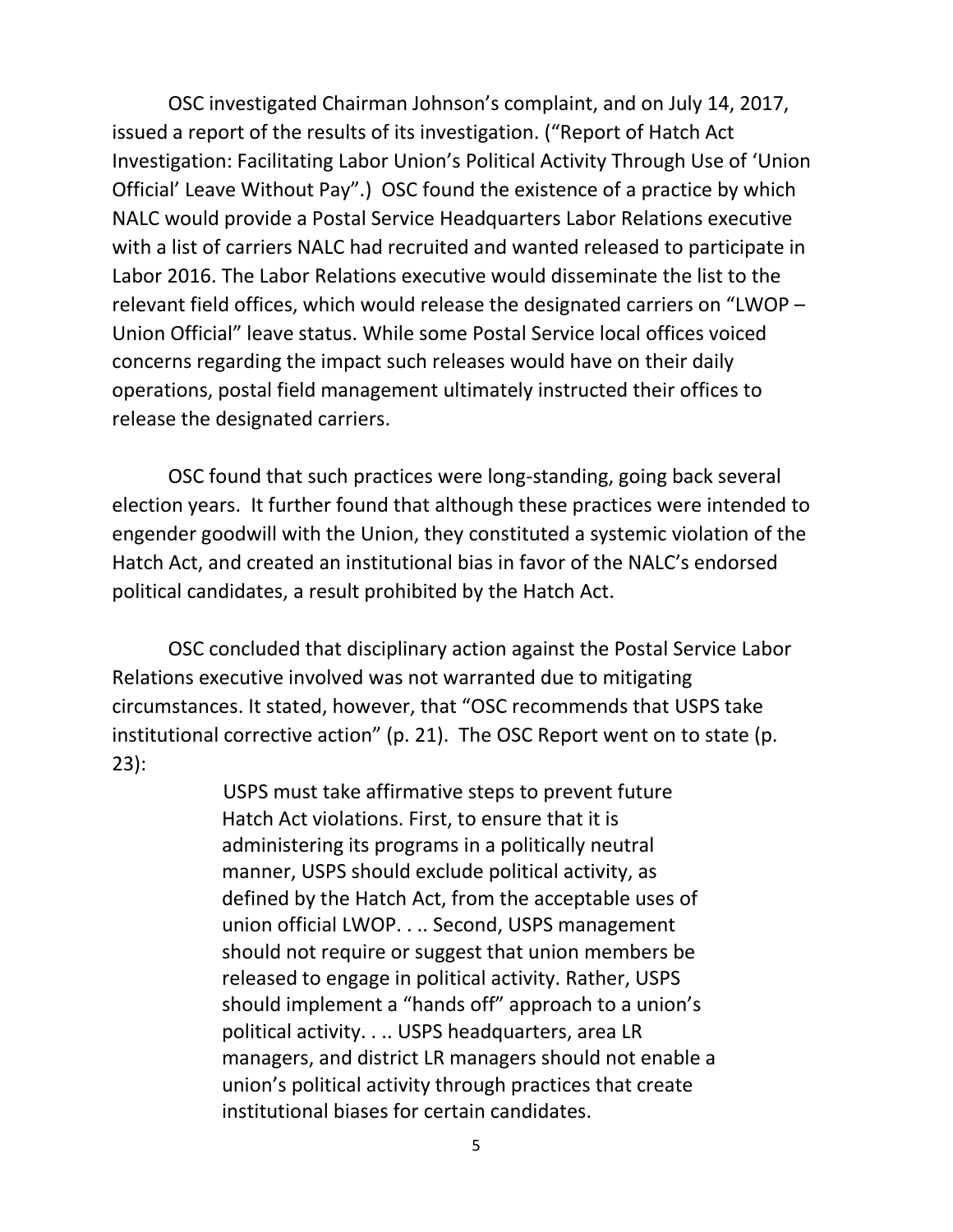Furthermore, OSC stated:

USPS must prevent future violations through changes in its practices regarding corrective action to USPS, and agency representatives appear ready to take the steps necessary to comply with the Hatch Act. OSC asks USPS to notify OSC of its corrective action plan no later than August 31, 2017. OSC attorneys are available to assist USPS in its efforts to take corrective measures.

On August 31, 2017, the Postal Service presented its proposed Four-Part Corrective Action Plan. The first two parts of the Plan, which are at the heart of the instant dispute, state, in relevant part:

# A. Amend the Employee and Labor Relations Manual

The Postal Service will amend the ELM to prohibit the use of LWOP - Union Official for partisan political activity as defined by the Hatch Act and its implementing regulations. Specifically, Exhibit 514.4 of the ELM, *Acceptable Reasons and Instructions for LWOP*, will be changed to comply with . . . OSC's decision ... ... Exhibit 514.4, Item (j), Instructions for "Union business," will include the following sentence: "Partisan political activity, as defined by the Hatch Act and its implementing regulations, is not an acceptable reason for union business LWOP."

> B. Revise Postal Service Form 3971 (Request for or Notification of Absence)

Form 3971 is the form on which postal employees request leave. To request LWOP, an employee checks the box for "LWOP". On the reverse side of the form, there are a variety of LWOP codes that can be used, including code 84 for "LWOP – Union Official." The proposed revised form will include the following statement: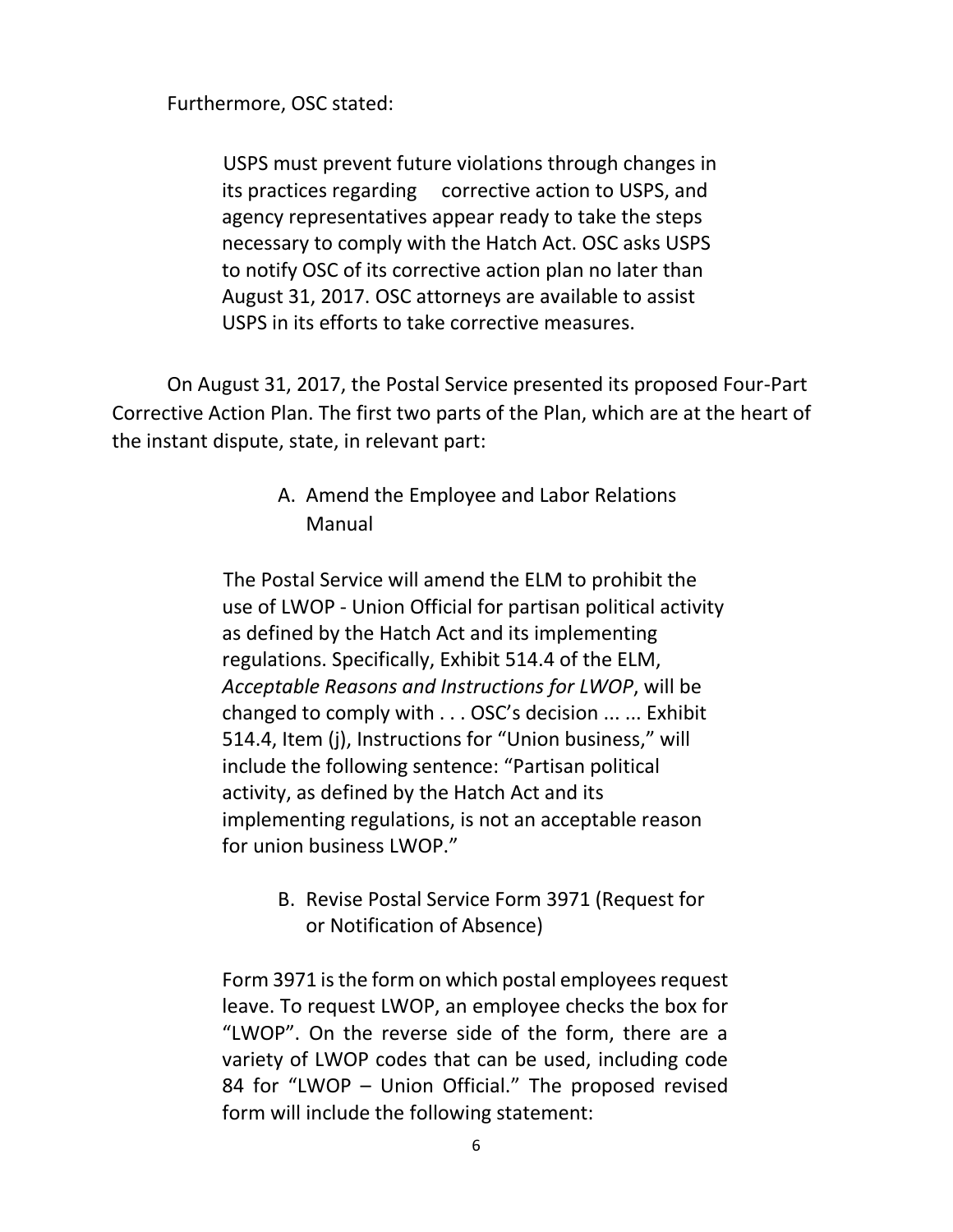LWOP – Union Official (Required Certification)

By signing this form, I certify that this request is not for the purpose of engaging in partisan political activity as defined by the Hatch Act and its implementing regulations.

The employee's signature is required on the front of the form. The form also includes the following statement:

> **Warning:** The furnishing of false information on this form may result in a fine of not more than \$10,000 or imprisonment of not more than 5 years, or both (18 U.S.C. 1001).

Thus, an employee who seeks "LWOP - Union Official" for the purpose of engaging in "partisan political activity as defined by the Hatch Act and its implementing regulations" has provided false information on Form 3971.

The remaining portions of the Postal Service proposed Corrective Action Plan – Parts C and D – set out the Postal Service's plan to communicate the changes in Parts A and B to all Postal unions, and to educate Postal Service employees about the Hatch Act's restrictions. The Unions do not here challenge Parts C and D of the Plan.

On September 13, 2017, OSC advised the Postal Service in a letter from Acting Special Counsel Adam Miles to Postmaster General Megan Brennan, that OSC accepted the Postal Service's 4-part Corrective Action Plan. The OSC letter stated, in relevant part:

> At the conclusion of [its report of July 14, 2017], OSC instructed USPS to devise a plan to correct the institutional practices that gave rise to the Hatch Act violations we identified no later than August 31, 2017.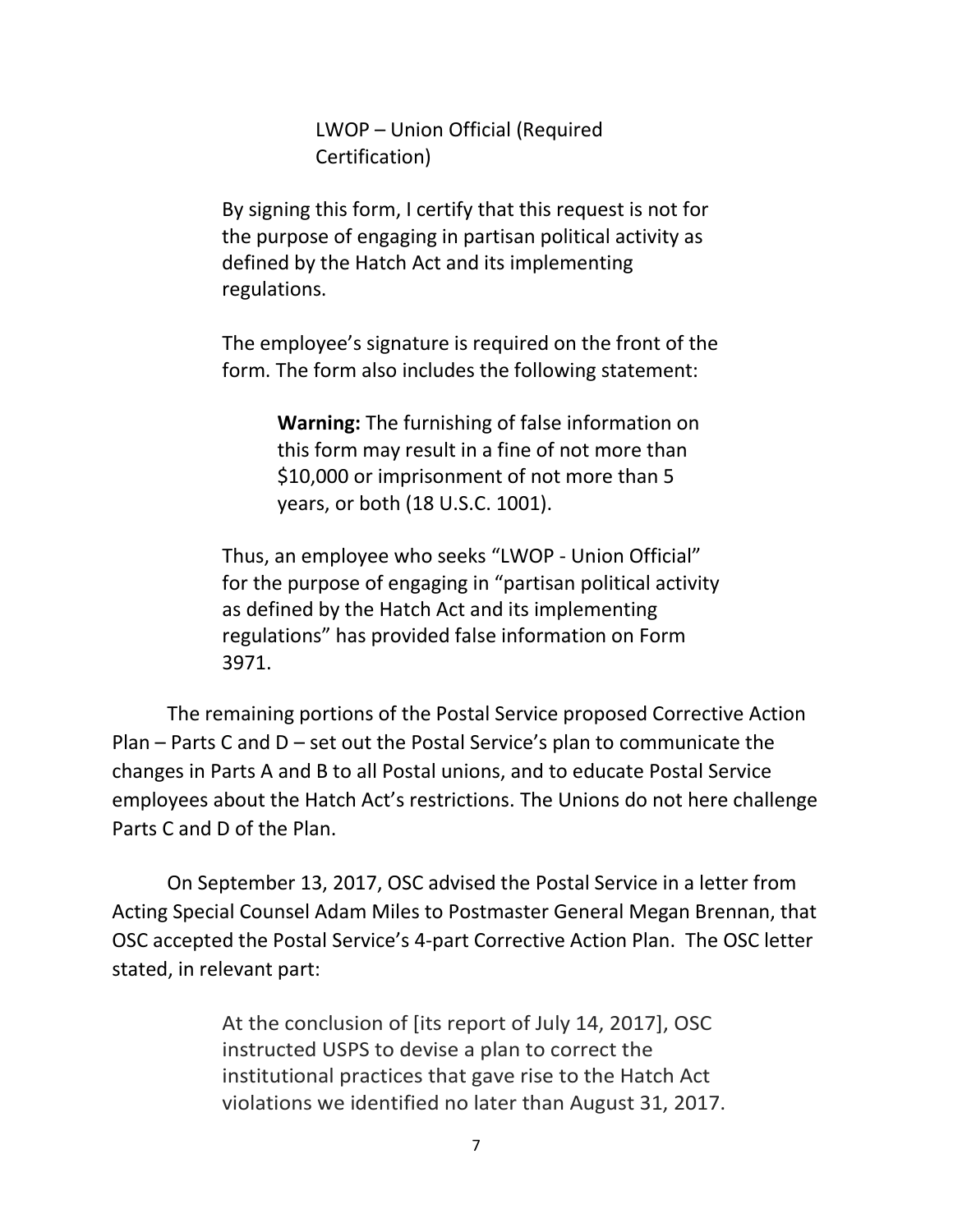Specifically, OSC directed USPS to exclude political activity, as that term is defined in the Hatch Act regulations, from the acceptable uses of union official LWOP, and to take a "hands off' approach to union political activities in the future. In consultation with OSC, USPS prepared a corrective action plan and timely presented it to our office.

USPS's plan consists of four parts. The first two address the interpretation of political activity as an acceptable use of union official LWOP. First, USPS will amend the Employee and Labor Relations Manual section concerning LWOP to state that partisan political activity is not an acceptable reason for taking union official LWOP. Second, USPS will revise Postal Form 3971 (Request for or Notification of Absence) to require employees requesting union official LWOP to certify that the request "is not for the purpose of engaging in partisan political activity as defined by the Hatch Act and its implementing regulations." These changes are required to remediate the systemic Hatch Act violations identified in OSC's report. In implementing these changes, USPS will safeguard against future violations.

The third and fourth parts of USPS's plan involve communicating the changes discussed above with the postal unions and educating USPS employees at all levels about the Hatch Act's restrictions. OSC acknowledges that USPS already provides Hatch Act information to employees on a regular basis, but these additional measures are necessary to eradicate the longstanding institutional practices that OSC identified as problematic.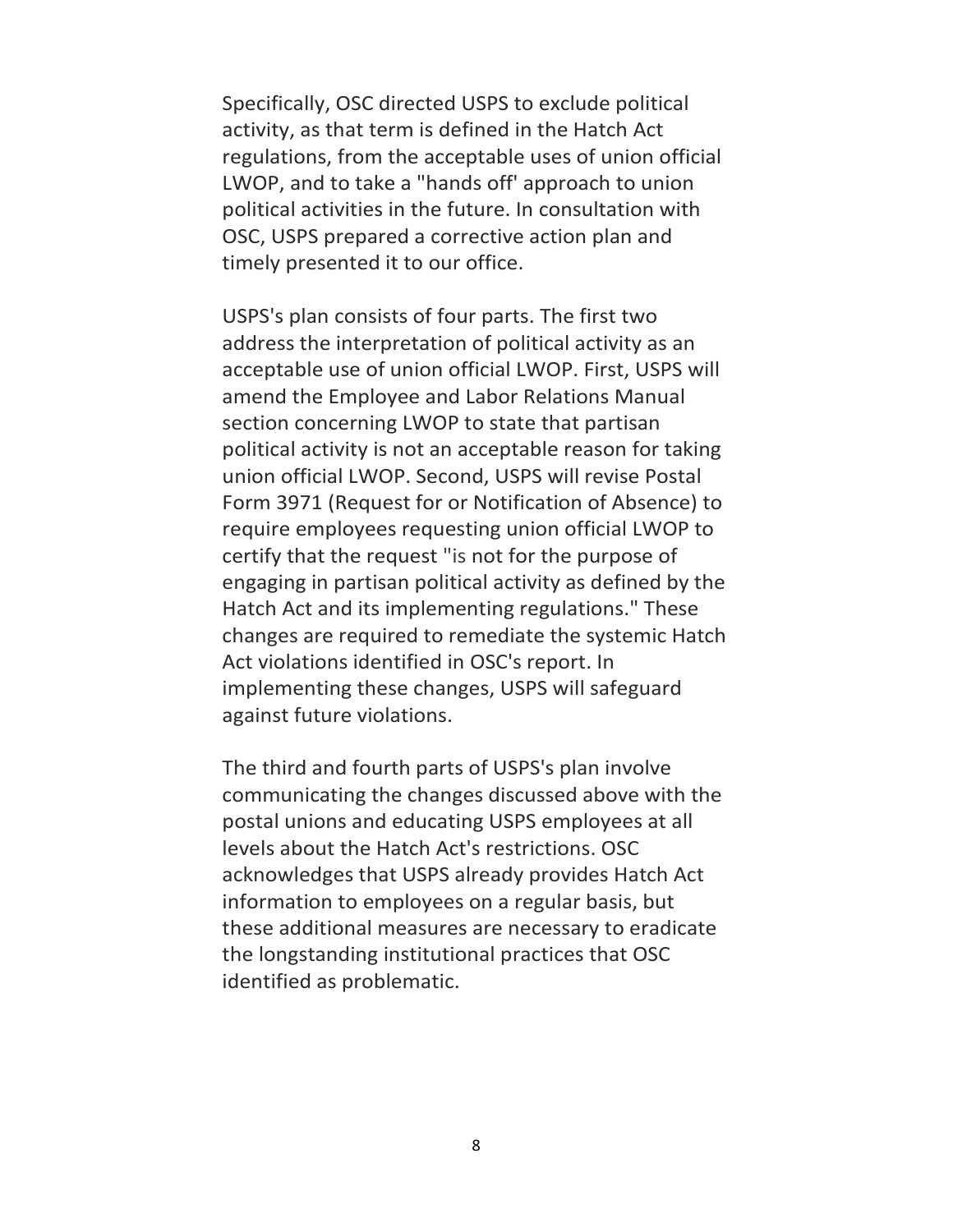As a whole, USPS's four-part corrective action plan adequately addresses the systemic Hatch Act violations that OSC found during its investigation. OSC attorneys continue to be available to assist USPS as it implements these corrective measures.

On October 26, 2017, the Postal Service notified the APWU that it intended to implement its Corrective Action Plan and comply with the Hatch Act. On the following day, October 27, 2017, the Postal Service sent APWU copies of the revised ELM, Exhibit 514.4; the revised PS Form 3971; and the Corrective Action Plan. (Prior to these communications, the Postal Service had not advised APWU that it was contemplating changes in the ELM or revised PS Form 3971.)<sup>2</sup>

On November 28, 2017, APWU filed a Step 4 dispute under Article 15, followed by an appeal to arbitration on April 10, 2018. APWU also filed an Article 19 appeal to arbitration on February 15, 2018. These cases were consolidated for hearing on May 2, 2018. NALC and the National Postal Mail Handlers Union (NPMHU) intervened at the arbitration hearing on behalf of APWU. (APWU and the Intervenors will be referred to collectively as "the Unions".)

#### II. DISCUSSION

l

According to the Union, the Postal Service's October 2017 changes to the ELM 514 and P.S. Form 3971 violated (1) Article 10.2.A, which bars the Postal Service from making mid-term changes in the leave program and policies in ELM Subchapter 510; (2) Article 5, which bars unilateral changes affecting wages, hours, and other terms and conditions of employment, and; (3) Article 19, which, *inter alia*, bars the Postal Service from making changes in published regulations directly relating to wages, hours, or working conditions without notice and consultation with the Union in a series of carefully defined steps.

<sup>&</sup>lt;sup>2</sup> An electronic Postal Bulletin of April 26, 2018, stated that effective that date, the Postal Service was revising ELM 514.4 "to update acceptable reasons and instructions for leave without pay (LWOP)". The same Bulletin stated that the revision would be incorporated into the next online update of the ELM. According to the Union, (Brief, page 9), "The Arbitrator should take judicial notice that as of July 2, 2018 [the date on which briefs were filed], the online ELM had not been updated with the changes."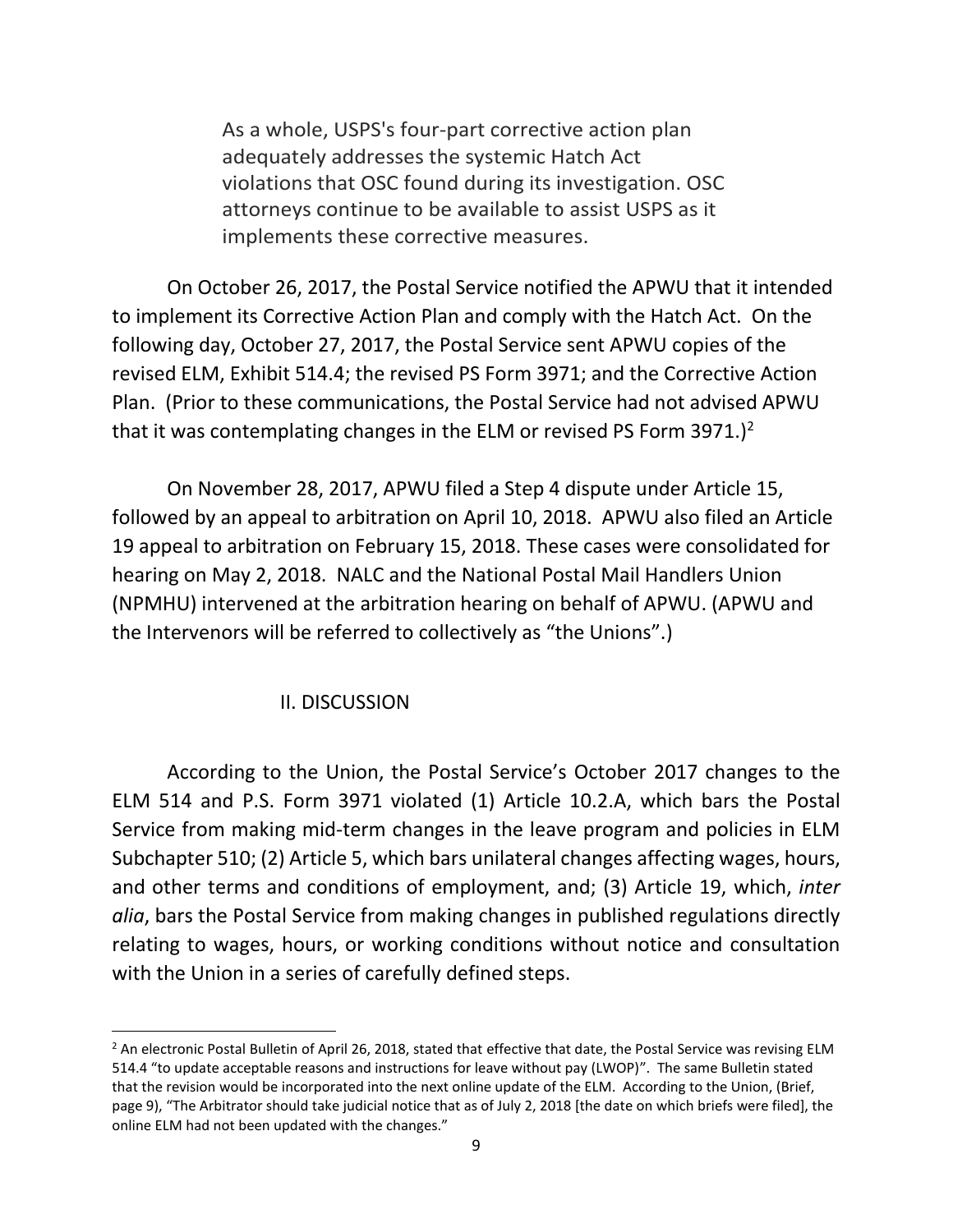The Postal Service defense to the charges is two-fold. Initially, the Postal Service asserts that the matter is not arbitrable because the changes at issue were the result of an OSC decision, and the arbitrator lacks the authority to overrule such a decision. Secondly, according to the Postal Service, interpreting the Agreement in light of the OSC decision leads to the conclusion that the changes made by the Postal Service did not violate the Agreement.

### A. Arbitrability

The Postal Service asserts (Brief, pp. 8-9):

This case is not arbitrable because neither the parties nor the arbitrator have the authority to override the OSC's determination that the changes to the ELM and the PS Form 3971 were required to comply with the Hatch Act. The OSC's investigation and the Postal Service's compliance with the OSC's decision came under the statutory and regulatory framework for allegations of Hatch Act violations. Here, the OSC investigated the allegations that the Postal Service violated the Hatch Act and determined that regulatory language in a manual (the ELM) had to change to in order to comply with the law.

The Postal Service did not have the option of ignoring the OSC's orders with impunity. Under 5 U.S.C. § 1216(c), "[i]f the Special Counsel receives an allegation concerning [political activity that violates the Hatch Act, among other things], the Special Counsel may investigate and seek corrective action under section 1214 and disciplinary action under section 1215 in the same way as if a prohibited personnel practice were involved."

Section 1214 provides, among other things, that '[i]f, after a reasonable period of time, the agency does not act to correct the prohibited personnel practice, the Special Counsel may petition the [MSPB] for corrective action.' 5 U.S.C. § 1214(b)(2)(C).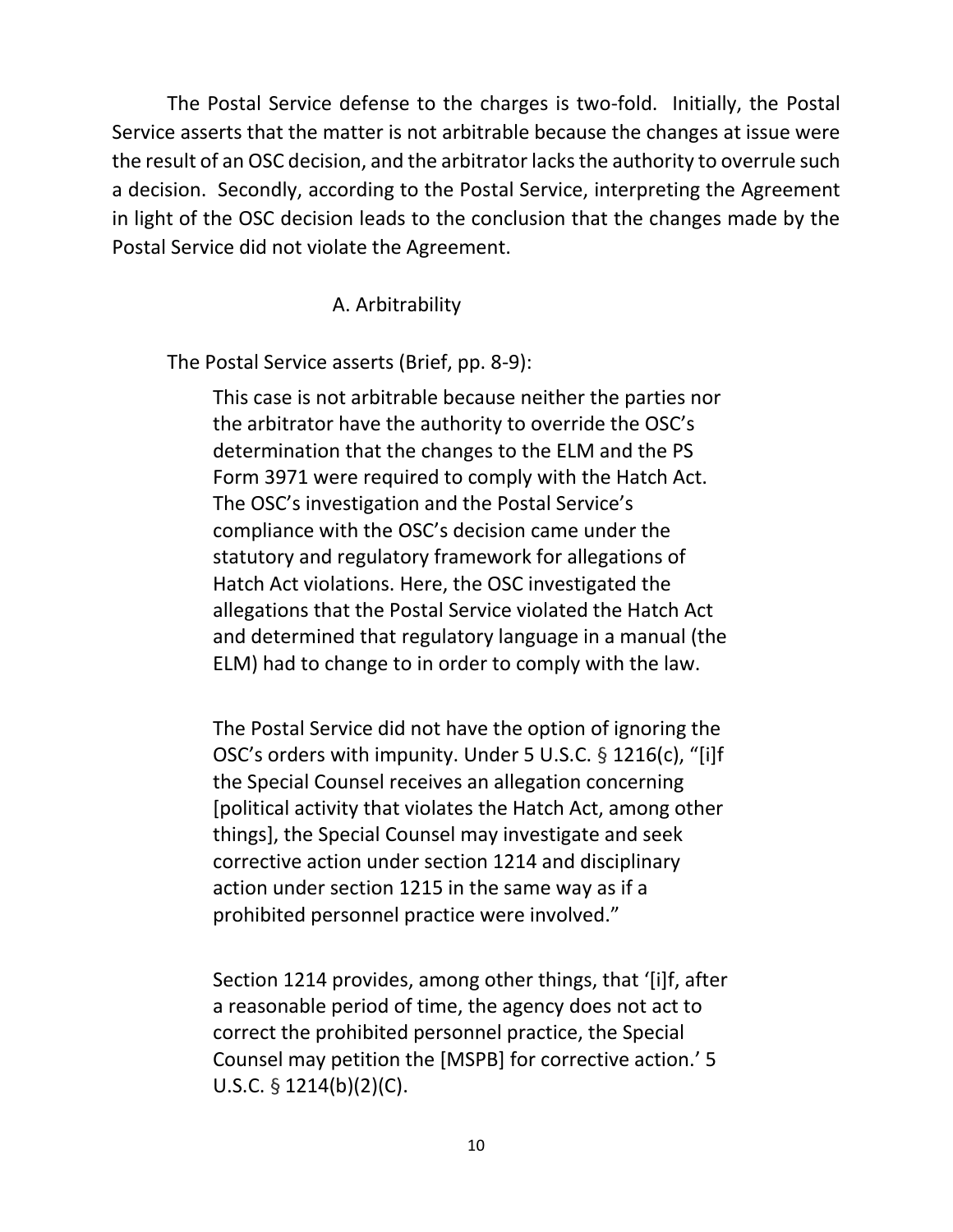The Postal Service does not have the authority to undo the regulatory changes it made to comply with the Hatch Act, as determined by the OSC...

The Postal Service argument fails to take into account the limited authority vested in the OSC. As the Unions point out, the OSC does not have the power to determine whether a violation of the Hatch Act has occurred, much less to determine an appropriate remedy for such a violation. OSC is authorized only to investigate allegations of Hatch Act violations, to prosecute alleged violations before the Merit Systems Protection Board, and to issue advisory opinions. It is only the Merit Systems Protection Board which has the authority to determine whether a violation of the Hatch Act has occurred, and if so, to impose an appropriate penalty. An opinion or allegation by OSC of a Hatch Act violation is thus without legal effect, and, contrary to the Postal Service assertion, may be ignored without penalty.

To be sure, ignoring an OSC opinion or allegation creates the risk that OSC will institute proceedings before the MSPB. The possibility that it will do so does not, however, lead to the conclusion that the Postal Service need not abide by its contractual commitment to arbitrate. The Postal Service and APWU have agreed to arbitrate all disputes arising under the Agreement, and it is well-settled that only clearly-defined exceptions to such a broad agreement are to be inferred.<sup>3</sup> There exists no basis for inferring that the arbitration provision of the National Agreement was intended to exclude any dispute in which the arbitrator's decision may create the risk of legal proceedings against one of the parties.

Furthermore, to the extent that the Postal Service argument rests upon the proposition that the arbitrator cannot overrule an OSC decision, it is wide of the mark. The question before the arbitrator is not whether the OSC "decision" is sound, but solely whether the Postal Service has violated the Agreement. Hence, an arbitral decision sustaining the Union's position would not overrule the OSC

 $\overline{\phantom{a}}$ 

<sup>&</sup>lt;sup>3</sup> See Case No. HOC-NAC-12 (Snow, 1999; see also Elkouri & Elkouri, Chapter 6, How Arbitration Works (7<sup>th</sup> ed. 2012).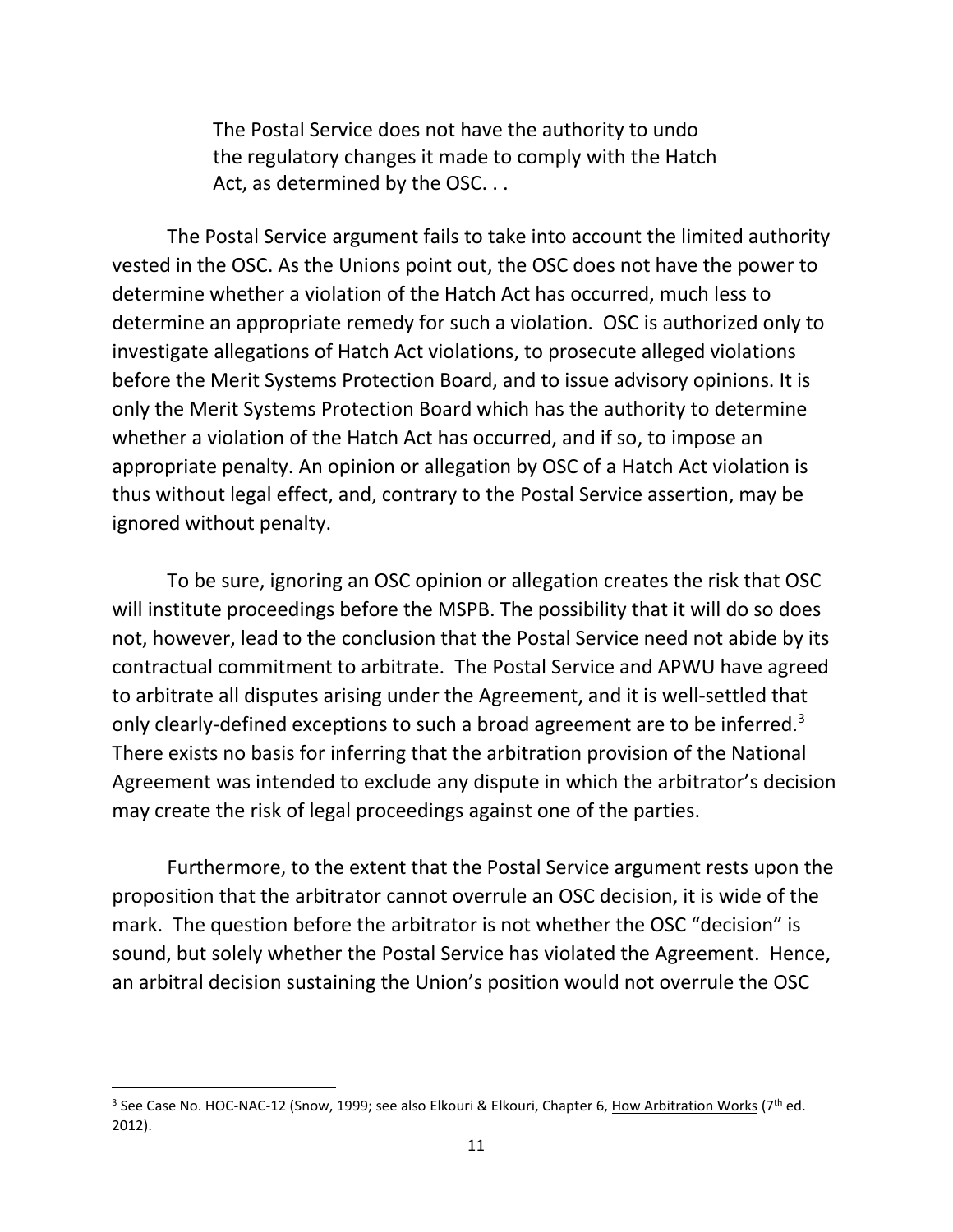"decision". Such an arbitral decision would serve merely as the arbitrator's interpretation of the Agreement, leaving the legal merits of the OSC "decision" untouched. <sup>4</sup>

In sum, I reject the Postal Service contention that the instant dispute is not arbitrable.

# C. Did the Postal Service Changes in the ELM and Form 3971 Violate the Agreement?

The Union's arguments that the Postal Service violated the Agreement are each facially valid. The changes in ELM Subchapter 514 and PS Form 3971, which is encompassed in Subchapter 514, violated Article 10, Section 2, which provides:

> The leave regulations in Subchapter 510 of the Employee and Labor Relations Manual, insofar as such regulations establish wages, hours and working conditions of employees covered by this Agreement, other than PSEs, shall remain in effect for the life of this Agreement.

These changes also violated Article 5, which provides:

l

The Employer will not take any actions affecting wages, hours and other terms and conditions of employment as defined in Section 8(d) of the National Labor Relations Act which violate the terms of this Agreement or are otherwise inconsistent with its obligations under law.

Finally, by making these changes without notice to, or consultation with, APWU, the Postal Service violated the procedural requirements of Article 19, which require notice and consultation prior to making changes that directly relate

<sup>4</sup> In light of my conclusion that the opinions expressed by OSC had no legally binding effect upon the Postal Service, I express no view on the Unions' argument that OSC did not intend its statements to have a binding effect, but were mere recommendations regarding appropriate Postal Service action. Furthermore, I express no opinion on the OSC view that the Postal Service administration of its LWOP policy violated the Hatch Act, or that the revisions in the ELM adopted by the Postal Service were necessary to remedy any violation that did occur.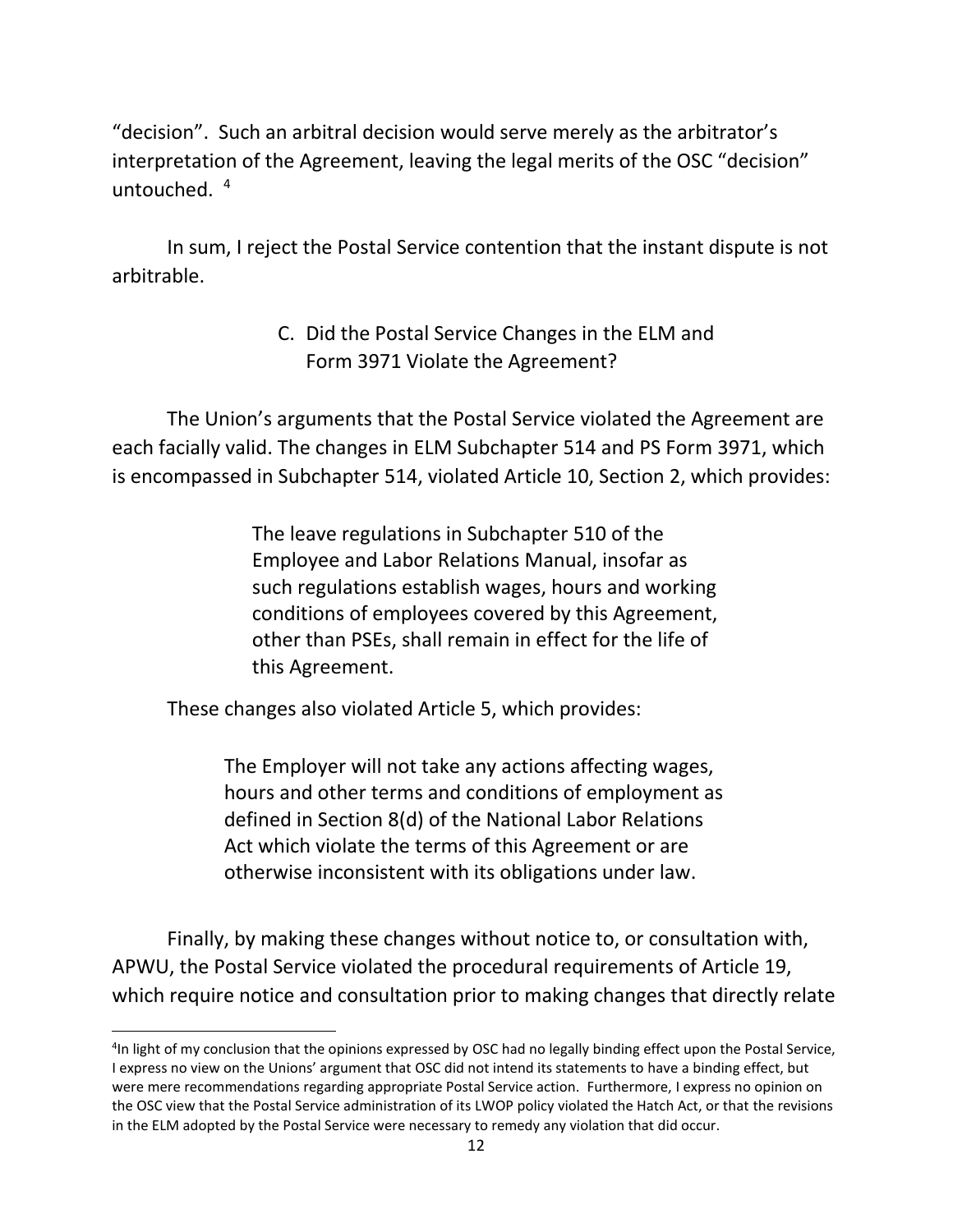to wages, hours, and working conditions, and the substantive requirement of Article 19 that any such changes must be not inconsistent with the Agreement, and be fair, reasonable, and equitable. I have found the changes to be inconsistent with the Agreement, and as such they cannot be fair, reasonable, and equitable.

The Postal Service's primary argument in defense to the allegations that its changes in the ELM violated Articles 5, 10.2, and 19, is similar to its argument that this matter is not arbitrable. It points out that Article 5 provides that the Postal Service will not take any action which is inconsistent with its obligations under law. Similarly, Article 43.1 contemplates that portions of the Agreement may be declared invalid by a court of competent jurisdiction.<sup>5</sup> It concludes (Brief, page 11):

> Here, the agency with authority to enforce the Hatch Act – the OSC – ruled that the Postal Service's administration of its leave program violated the law, and required regulatory changes as a fix.

> Articles 5 and 43.1 contemplate that the National Agreement will be consistent with the law. Thus, even if this case were arbitrable, the Postal Service's actions did not violate the National Agreement.

The flaw in the Postal Service's argument on the merits is the same as in its argument on arbitrability. The OPS does not have the authority to enforce the Hatch Act; only the Merit Systems Protection Board possesses that authority. Hence, the OSC opinion that the ELM violated the Hatch Act is not that of a court (or agency) of competent jurisdiction, and the Postal Service may not rely on the OSC ruling as a defense to the otherwise valid Union allegations that the Postal Service's changes in the ELM violated Articles 5, 10.2, and 19 of the Agreement.<sup>6</sup>

 $\overline{a}$ 

<sup>&</sup>lt;sup>5</sup> Article 43, Section 1 provides:

Should any part of this Agreement or any provision contained herein be rendered or declared invalid by reason of any existing or subsequently enacted legislation or by a court of competent jurisdiction, such invalidation of such part or provision of this Agreement shall not invalidate the remaining portions of this Agreement, and they shall remain in full force and effect.

<sup>&</sup>lt;sup>6</sup> The Postal Service also defends against the charge that it violated Article 19 on the grounds that APWU counsel conceded at the arbitration hearing that the absolute bar in Article 10.2 on making changes in Subsection 510 of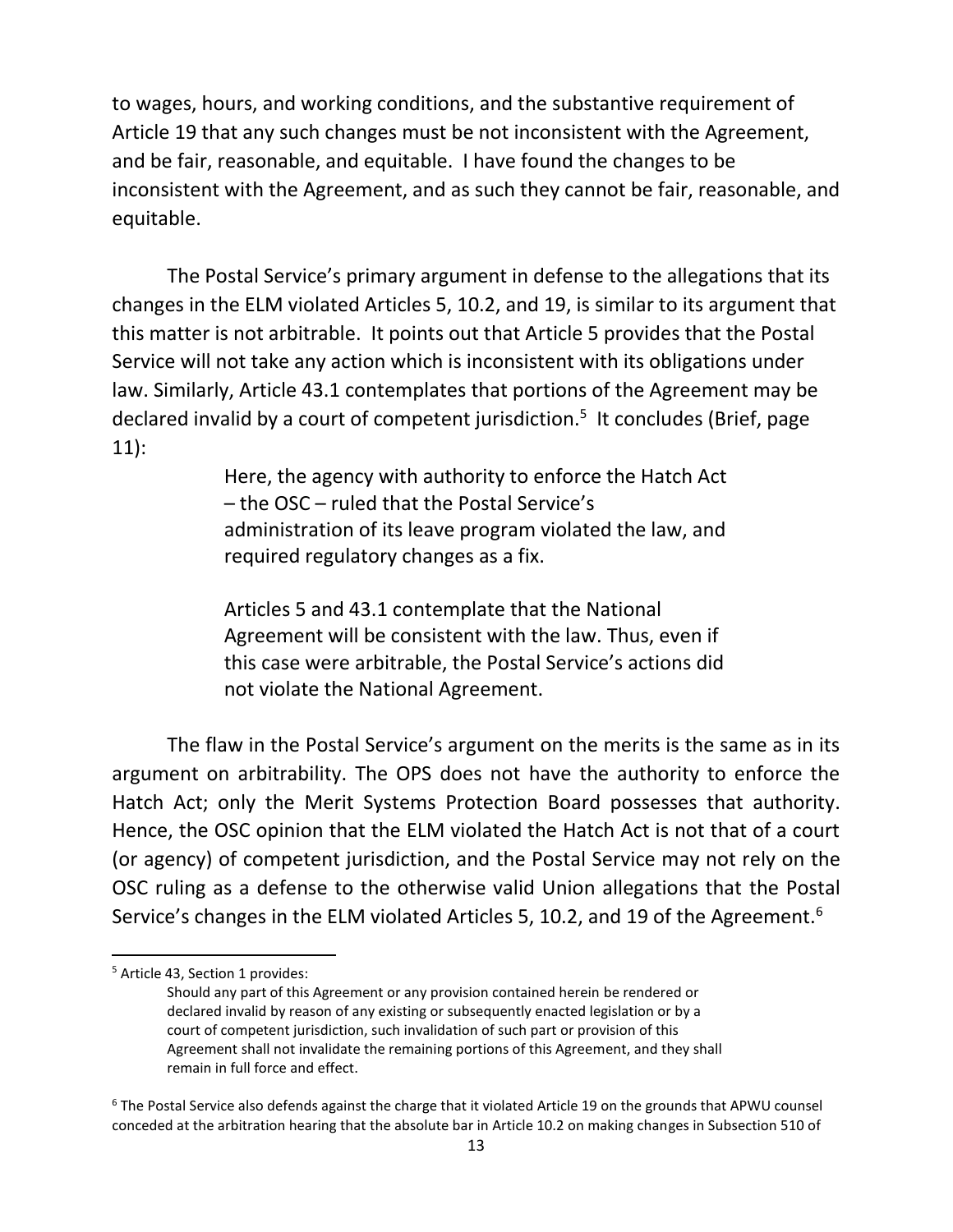For these reasons, I conclude that in making changes in the ELM, Exhibit 514.4, and PS 3971, the Postal Service violated Articles 5 and 10.2 of the Agreement. The Postal Service also violated the Agreement by making these changes without following the procedure set out in Article 19.

#### **III. REMEDY**

According to the Union, it expects that if the changes in the ELM and Form 3971 are rescinded, the Postal Service will take some action to change its practices. It states (Brief, page 22):

> There are ways for the Postal Service to act on OSC's recommendations without violating the APWU National Agreement. Obviously, management was free to educate and direct itsmanagers on the proper application of the existing LWOP rules. But if the Postal Service is insistent on changing more than its managers' practices, and is also genuinely committed to the importance of providing increased Hatch Act education to all of its employees, it must bargain with the Union. To that end, the APWU requests the following 3-part remedy to provide relief for the Postal Service's contract violations but also addressthe underlying issue of managers violating the Hatch Act.

The 3-part remedy requested by the Union is that the Arbitrator direct the Postal Service to:

 $\overline{a}$ 

the ELM renders Article 19, which deals in large part with the procedures that must be followed in making changes in Postal Service regulations, is inapplicable to this case. APWU counsel did not, however, so concede. Rather, she stated, at the transcript page relied upon by the Postal Service:

<sup>[</sup>M]uch of what Mr. Reimer described is really their defense to those unilateral changes, and if you were to accept that defense and excuse the Postal Service entirely from its obligations in Article 10.2 and Article 5, *then, at a minimum, we believe that these changes to the ELM had to be made following the process of Article 19.* (Emphasis supplied.)

As is evident from the transcript, the position taken by APWU was not that Article 19 is inapplicable to this case, but that even if, contrary to the APWU arguments, the Postal Service did not violate Articles 10.2 and 5 in making the changes, it nonetheless violated Article 19 by failing to follow the procedure set out in that Article for making changes in Postal Service regulations.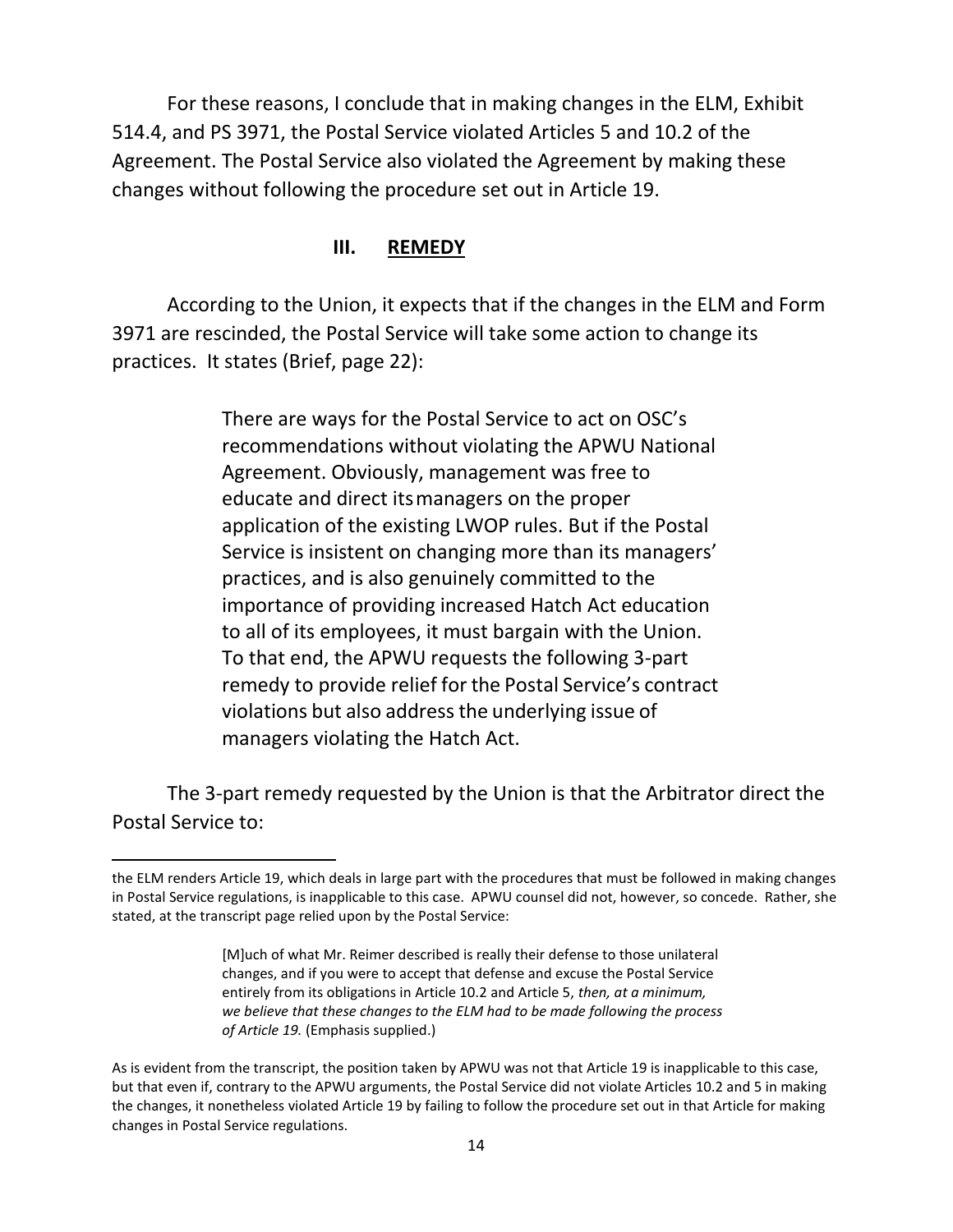- (1) Rescind the changes to ELM 514,4 and Form 3971 until two further steps (set out below as (2) and (3)) are taken, and to make whole any employees disciplined or whose LWOP requests were denied because they indicated they were requesting "union official" LWOP to campaign;
- (2) Notify the Union within 15 days of the Award of the Postal Service's plan and proposal to correct the misconduct of its managers found by OSC in its Report;
- (3) Bargain with the APWU for 90 days from the date paragraph (2) is completed over any changes to ELM Subchapter 510 or other changes to wages, hours, and working conditions. If, after 90 days, the parties have not reached agreement, return the matter to the Arbitrator for prompt resolution of any unsettled issues or proposals.

The remedy requested by the Union will be granted only in part. I have found that the Postal Service violated Article 10.2, Article 5, and Article 19 in the changes it made to ELM Exhibit 514.4 and Postal Service Form 3971, and will, as the Union requests, direct the Postal Service to rescind those changes. I shall also direct the Postal Service to make whole any employees disciplined or whose LWOP requests were denied because they indicated they were requesting "union official" LWOP to engage in partisan political activity

Implicit in my finding that the Postal Service violated Articles 5, 10.2, and 19 in making changes to ELM Exhibit 514.4 and Postal Service Form 3971 is that any further efforts to ELM Exhibit 514.4 and Postal Service Form 3971 must comply with those Articles. Lest there be any doubt that such compliance is an integral portion of the remedy, the Award shall so state.

I see no valid reason, however, for the Arbitrator to specify the details by which the Postal Service is to comply with Articles 5, 10.2, and 19. To the contrary, I conclude that doing so in the manner sought by the Union would involve the Arbitrator further into enforcement of the remedy portion of the Award than is warranted by the facts elucidated in this proceeding. Accordingly, I shall not grant paragraphs (2) and (3) of the Union's remedy request.